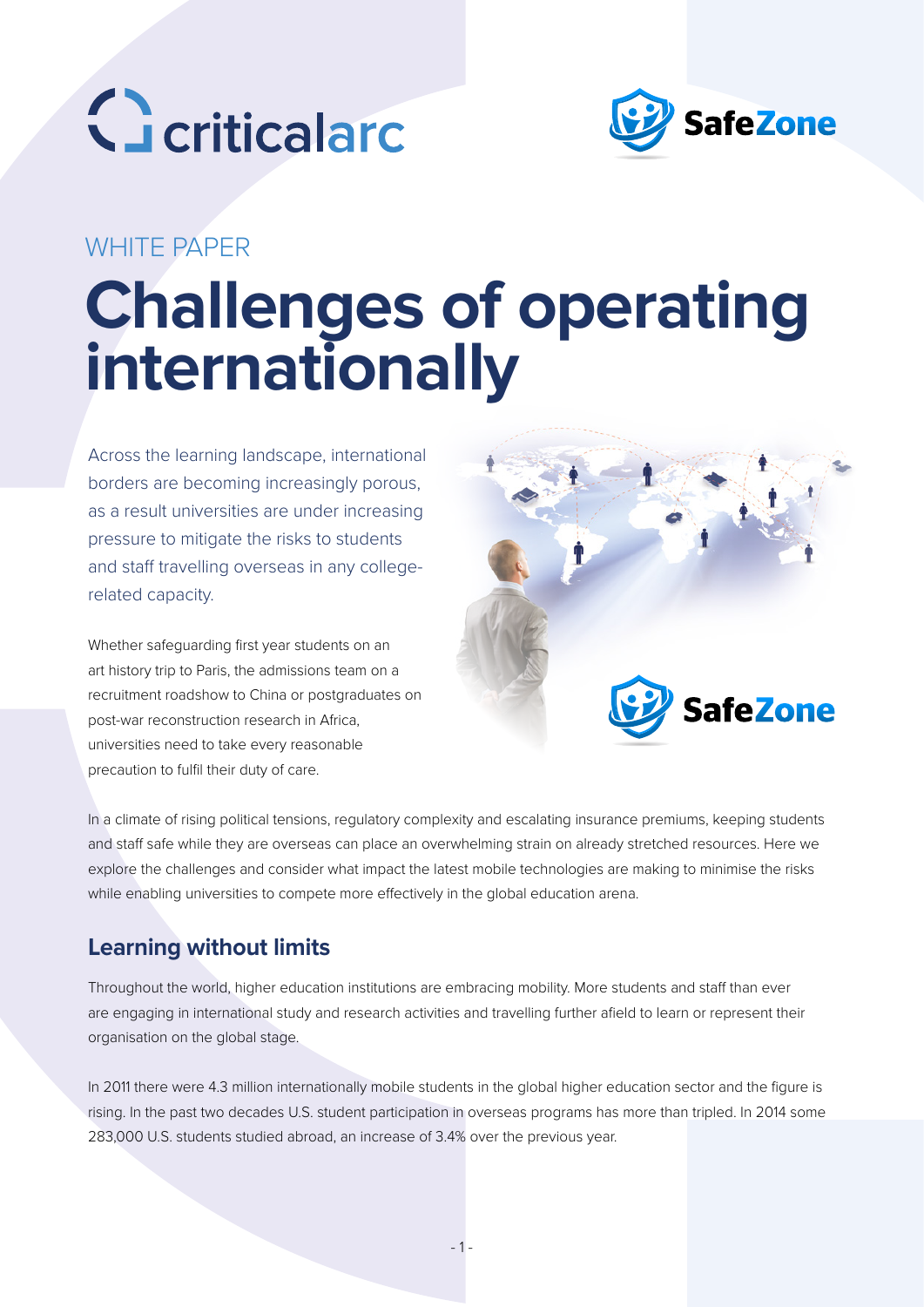Emerging trends include:

**MORE DYNAMIC LEARNING** Traditional exchange models built around passive attendance at seminars in an overseas lecture theatre are being superseded by more flexible varied learning programmes

**DIFFERENT DESTINATIONS** Well-travelled exchange routes are giving way to less familiar destinations, with a rise in US students visiting China, sub-Saharan Africa, Asia and Japan

**BROADER SUBJECT SCOPE**  The ever-growing range of disciplines with an international learning element is expanding the breadth of subjects that universities need to cater for.

Students have high expectations and with fierce competition to attract the best applicants, the race is on for universities to boost their credentials by offering a richer international learning experience. But in tandem with this they need to manage their reputations meticulously to ensure that all opportunities for international learning are underpinned with responsible stewardship.

## **The challenges of Going Global**

While on-campus security for international students has been documented in previous CriticalArc papers, ensuring that individuals have access to all the support and protection they might need on outbound overseas excursions presents a more complex set of challenges.

How, for example, can universities provide effective support to ensure:

- **J** Safety for large groups of students while travelling on field trips?
- Peace of mind for lone individuals on overseas work placements?
- **J** Visual coordination between international research teams in the field?
- Security for ambassadors representing the college abroad?
- **T** Fast, effective mass notifications in the event of a major travel disruption?
- Legal compliance and insurance risk reduction for international assignments?

How easy would it be to maintain safety and minimise disruption to staff or students in transit in the event of an international terror incident, extreme weather event, natural disaster or major travel disruption like the 2010 Icelandic ash cloud? Would you be able to take control quickly, identify all individuals likely to be affected and issue prompt travel updates to minimise uncertainty and confusion?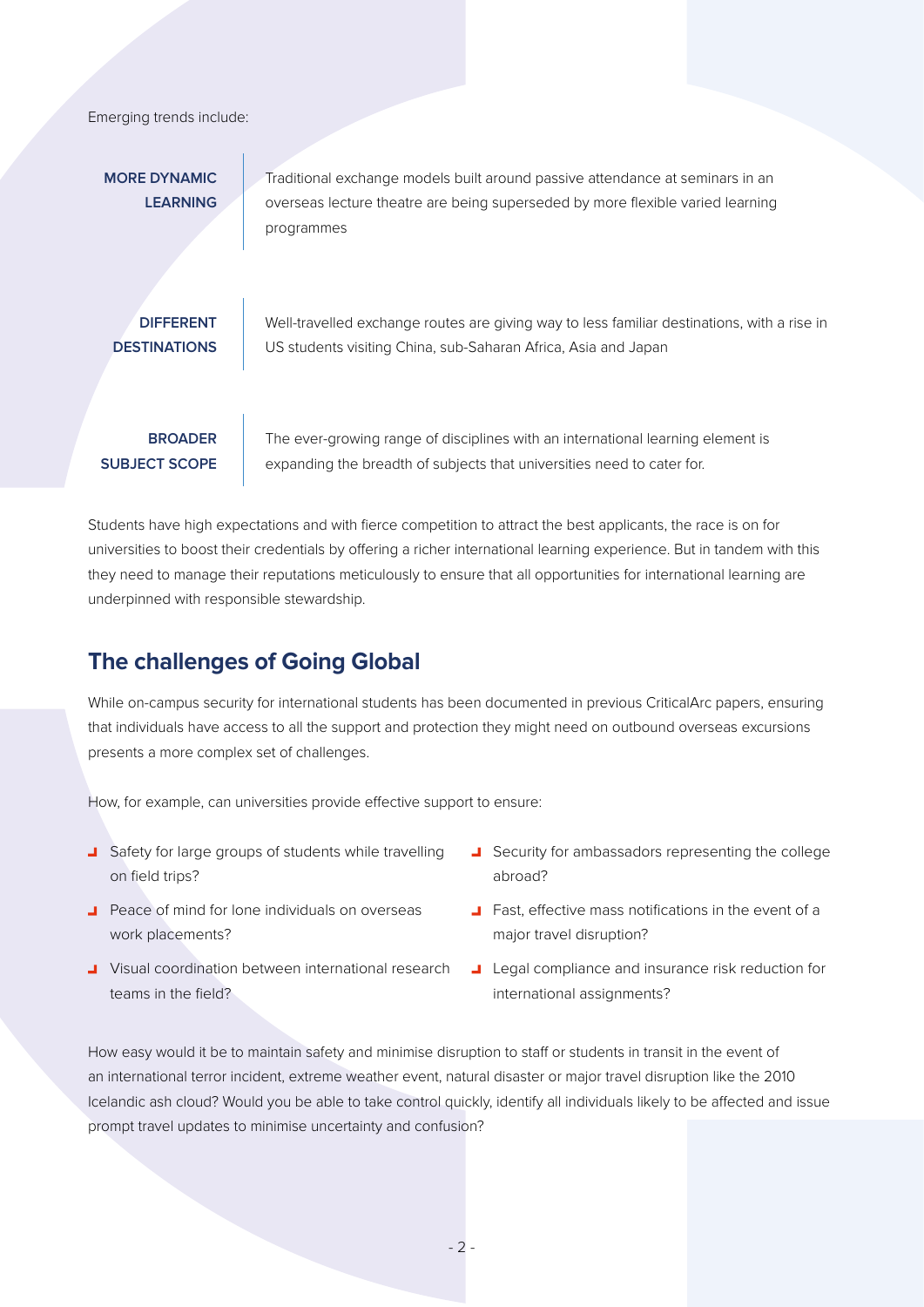University Security and Workplace Health and Safety resources are already under immense pressure. Added to this, people can be – or at least feel – more at risk when not on home territory and less sure of how to seek help when they need it.

Scenarios where individuals may be more vulnerable include:

- **Places where they don't speak the local language,** cannot describe their location or where cultural barriers could be a deterrent to raising an alarm
- **Politically tense regions or war zones with** extreme risk
- Work placement in sectors more prone to health and safety hazards
- **J** Women travelling alone or using public transport late at night
- **Those with a health condition that may require fast** medical assistance.

## **Your international security checklist**

To address these issues, your global safety considerations are likely to address questions such as:

- **L** Can you deliver the same level of safety you have on campus to individuals travelling overseas?
- **L** Can your safety policies be extended beyond campus and national boundaries?
- Do you have detailed protocols in place that comply with government guidelines?
- **Are your practices helping to minimise insurance** liabilities while maximising protection?
- **L** Can you ensure that students know how to stay safe in places where attitudes and capacities to deal with medical conditions, disabilities, gender and mental health may impact their risk levels?
- Do you have the capacity to cope with the growing administrative complexity?

## **Next generation student safety**

The number one priority for any college or university is to fulfil its duty of care to students, staff and other users. The better prepared an institution to support those in its care, the better equipped it is to maintain their trust and to build on its credibility and reputation. Universities therefore need to maintain robust safety and security policies that provide a consistent level of care, whether an individual is on campus or travelling overseas. But this depends on having a capacity to offer suitable response at any approved study or research location worldwide, no matter how risky or remote.

Embedding risk management, emergency procedures and crisis communications capabilities into routine safety and security operations can significantly reduce vulnerability, whether students are studying on campus or further afield. Thanks to recent advances in mobile communications technology, it is becoming easier to minimise the administrative and financial burden while maximising the level of safety and support for students, wherever they are.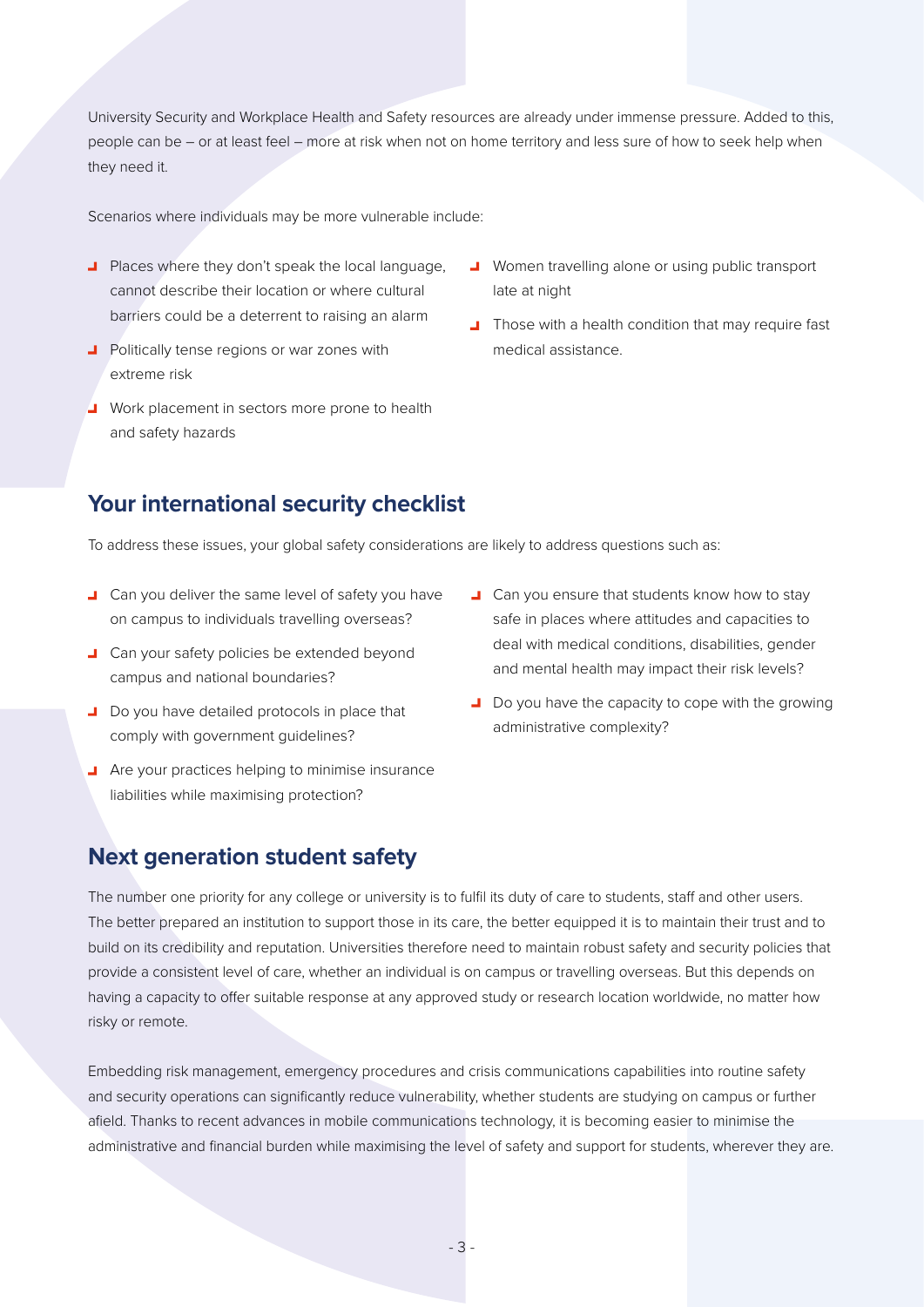This is facilitated via three key technology advances:

- Uptake of smartphones among students and staff to near ubiquitous levels  $\overline{\phantom{0}}$
- Accessibility, reliability and speed of cloud-based mobile computing solutions  $\overline{\phantom{0}}$
- High availability of communications channels that can connect people worldwide.

## **Global protection, local response**

By 2020 six billion smartphones will be in use globally<sup>1</sup>. Widely used by their health and safety teams, staff and students, universities can now harness the latest cloud-based distributed command and control (DCC) solutions that leverage smartphones as an integral part of their security operations.

Designed to multiply and extend investment in fixed security and human resources, DCC solutions can dramatically improve incident response without further capital investment. On campus, by combining a comprehensive situational awareness system for response teams with a smartphone app for students and staff, a DCC solution extends the reach of first responders with transformative effect. With this framework in place, the same capability can be extended to provide emergency support to students and staff in defined geographic zones anywhere in the world, wherever an appropriate level of response can be provided – externally or internally.



### **The SafeZone solution**

SafeZone™ from CriticalArc is a leading example of how the mobile DCC approach is transforming student security in the higher education sector. As a cloud-based managed software service it uses location intelligence to give Security and H&S teams a complete situational view by automatically sharing relevant data about live incidents in real time.

A free smartphone app puts a help point or panic alarm in the pocket of every student and staff member, enabling them to tap the app to easily raise an alert or request for help. Everyone who downloads the app registers their basic personal details, ensuring that when they activate an alert the security team automatically receives the relevant information about their location, identity and any special medical or access needs. This also overcomes language issues and other potential barriers to incident reporting.

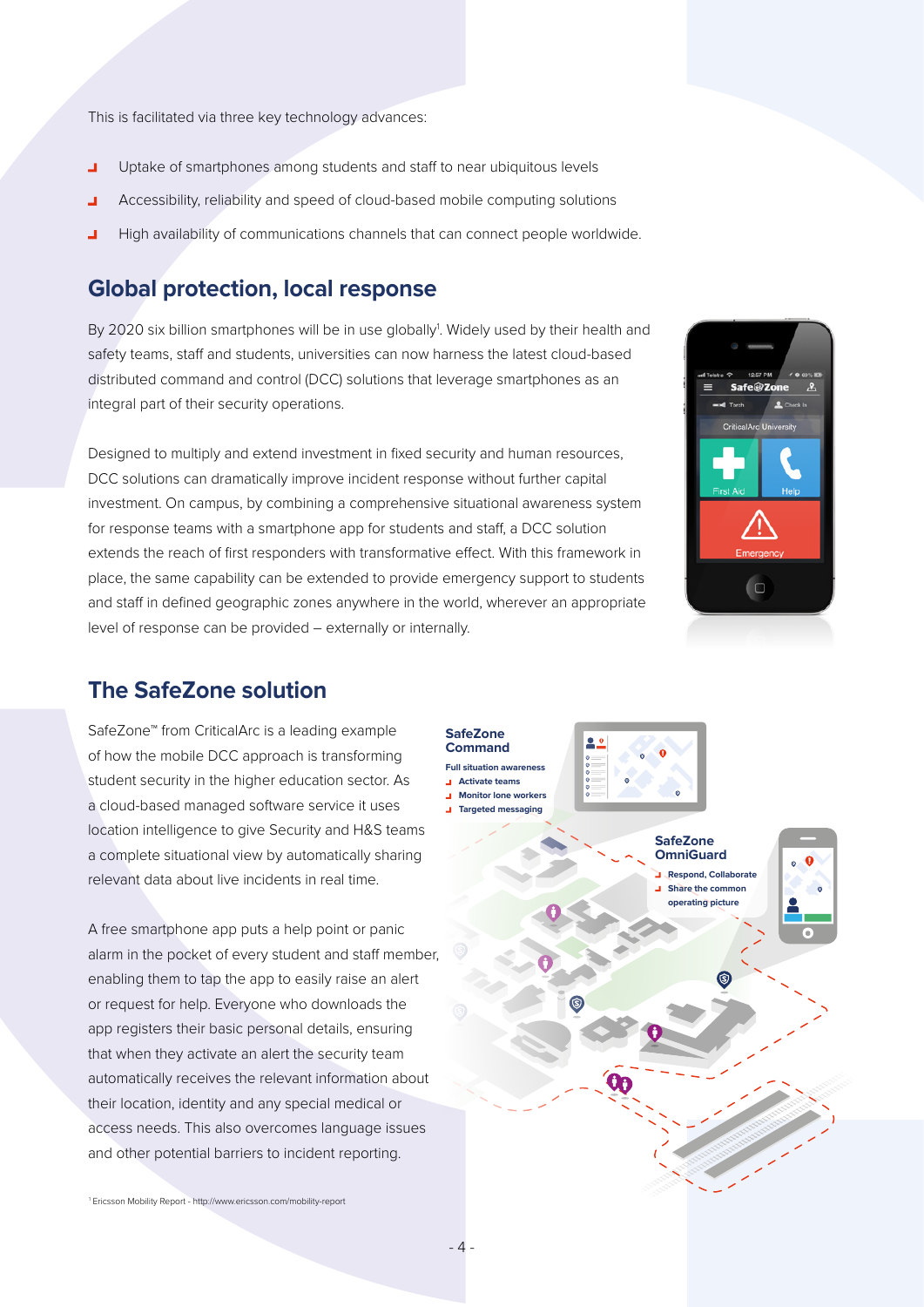Using a subscription model, cloud services offer numerous benefits without the ties and costs of traditional licensed software or owned-infrastructure. The model assumes the vendor takes all responsibility for managing, operating and supporting the computing environment as well as securing the confidentiality and availability of any user data. This means universities need no additional dedicated in-house IT infrastructure or resources, enabling rapid implementation within days. Support, maintenance, upgrades and updates are included and can ensure ongoing compliance with regulatory requirements.

#### **Passport to safer student travel**

Implementing a SafeZone DCC solution enables a university to extend the same level of protection available to its students on campus to registered app users at any designated SafeZone location in the world. Security coordinators can set up a geofenced SafeZone region in seconds, which becomes immediately applicable to all of their travelling SafeZone users globally.

#### **Key features**

SafeZone has a straightforward approach, with multiple features that make it much easier for any university to maintain a safer 24/7 global learning and research culture as part of its Health, Safety and Security strategy.

- Set up SafeZone regions where users can easily activate alerts for emergency, help and first aid assistance or Check-In to share their location if working alone
- Map SafeZone regions that are temporary or permanent, any size, any shape, anywhere on the planet
- Define the response team jurisdiction in line with risk, regulatory and insurance requirements
- I Integrate campus security policies with local third party service providers in the host country
- **J** Configure alarms to automatically default to local responders or emergency services as appropriate
- Set up location-specific safety information and emergency procedures that can be recalled with a single click, and is relevant to the user's current location
- **Tailor response personnel and protocols to each** region
- **Establish a live alert/response communications** channel for individuals or groups
- **J** Maximise resilience with multi-channel communications Wi-Fi, phone and satellite networks.

#### **Benefits include:**

By providing instant coverage to enhance protection without additional investment in staff or fixed infrastructure, SafeZone delivers numerous benefits to university teams and students alike:

- **B** Real-time, geo-located single-button alerts that eliminate language and cultural barriers, make it easy for students to request help
- **Capacity for targeted mass-communication to** multiple global audiences with updates and instructions
- **A** Reduced administration, improved efficiency and lower insurance premiums
- **Having SafeZone is considered a significant** competitive advantage by those students and families who consider safety to be a high priority in their choice of education provider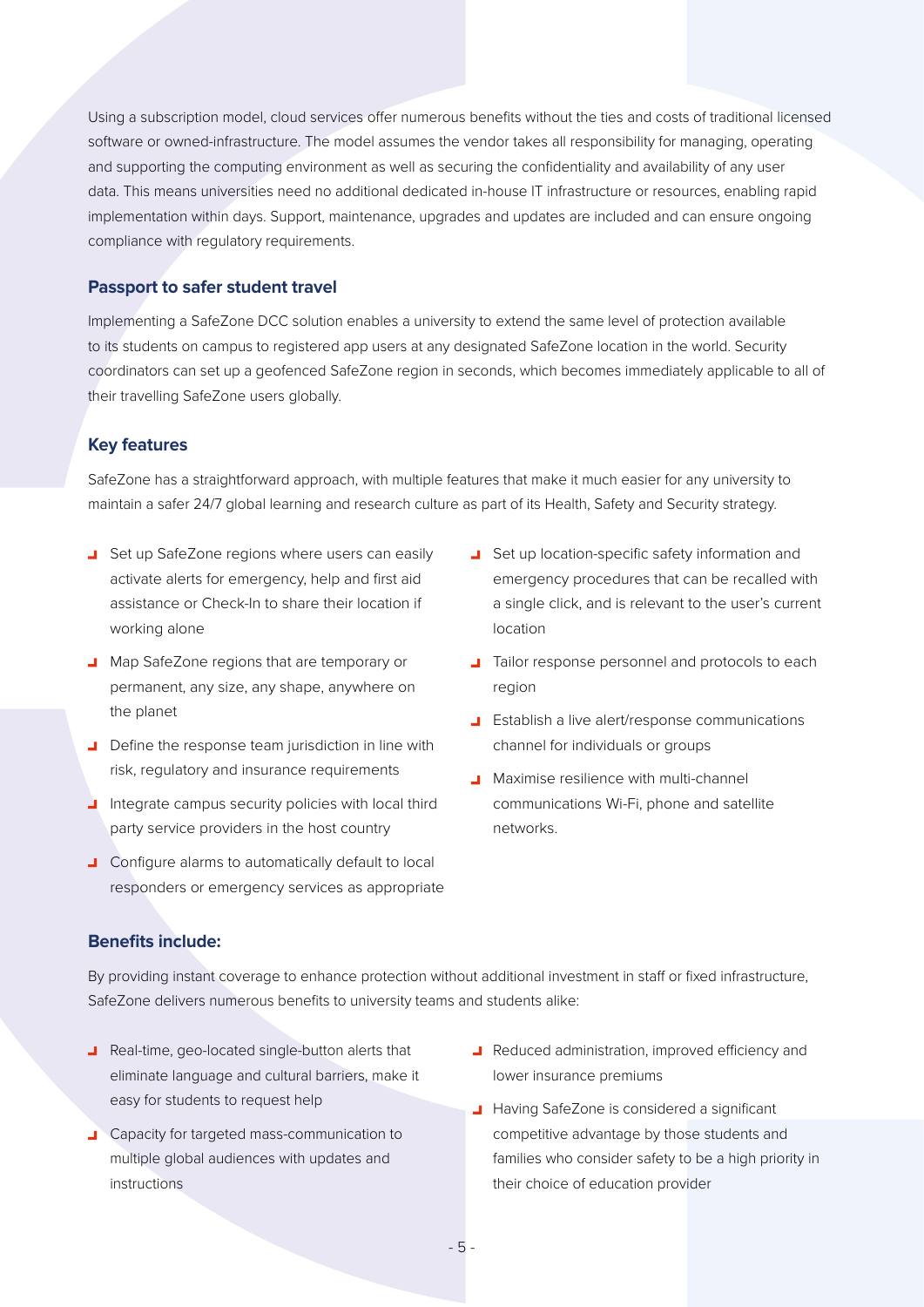- **J** Comprehensive data capture for full reporting, compliance and Continuous Service Improvement
- Demonstrable commitment to duty of care, building higher levels of trust, credibility and reputation.

## **University of York Goes Global: SafeZone in action**

UNIVERSITY of York

The University of York collaborates with academic institutions worldwide through partnerships, networks and research. It offers its 16,000 students – 40% from 84 overseas nations – and staff a wide range of opportunities to benefit from an international experience, from study exchanges and placements to summer schools and business travel for seminars etc.

As one of the UK's most internationally engaged universities, York has taken a progressive approach to uphold its duty of care to its students and staff, wherever their studies take them. Denis Fowler, Director of Health, Safety and Security at the University of York explains.

**SafeZone also gives us an easy channel to stay in constant contact with travellers – either one-to-one or via mass messaging – to update them on new risks, changes to travel plans or what to do if an emergency or unexpected event occurs."** 

- DENIS FOWLER, DIRECTOR OF HEALTH, SAFETY AND SECURITY AT THE UNIVERSITY OF YORK

*"Internationalisation exchange is a significant area of growth for the university, with greater mobilisation than ever before, including business travel to high-risk areas. Our operations now extend to virtually every world nation,*  with only two countries with business travel restrictions in place. Over the years we have developed robust health and safety policies detailing clear steps and precautions to support our departments with each international *travel request. After checking the authenticity of the overseas host organisation, each travel itinerary is thoroughly risk assessed. Along with guidance from the Foreign and Commonwealth Office (FCO), we work closely with a specialist intelligence agency, Red24, who advise on the security risk measures and contingencies required for every trip, for example, whether armed escorts are recommended in certain circumstances.* 

*Whatever the scenario, we take every practical measure to maximise personal safety in line with the most upto-date knowledge of the security risk levels. However, until recently, the administration to meet the regulatory requirements and satisfy our insurers that all appropriate safety measures were being implemented had was becoming increasingly labour-intensive. But since introducing CriticalArc's SafeZone solution in January 2015 to*  enhance campus safety, we have been able to add a new layer of security to students and staff representing the *University overseas, while greatly reducing the administrative load.* 

We are using SafeZone to extend the same level of safety and security support available on campus to our *students and staff worldwide. We can easily set up geographically defined temporary safezones for an individual traveller or group aligned to their travel itinerary. It takes a matter of minutes to map the area, configure the* relevant links and put in place the default settings. For example, we can put in place pre-defined check-in times and ensure that any emergency call alert is automatically routed to the local emergency services. In the event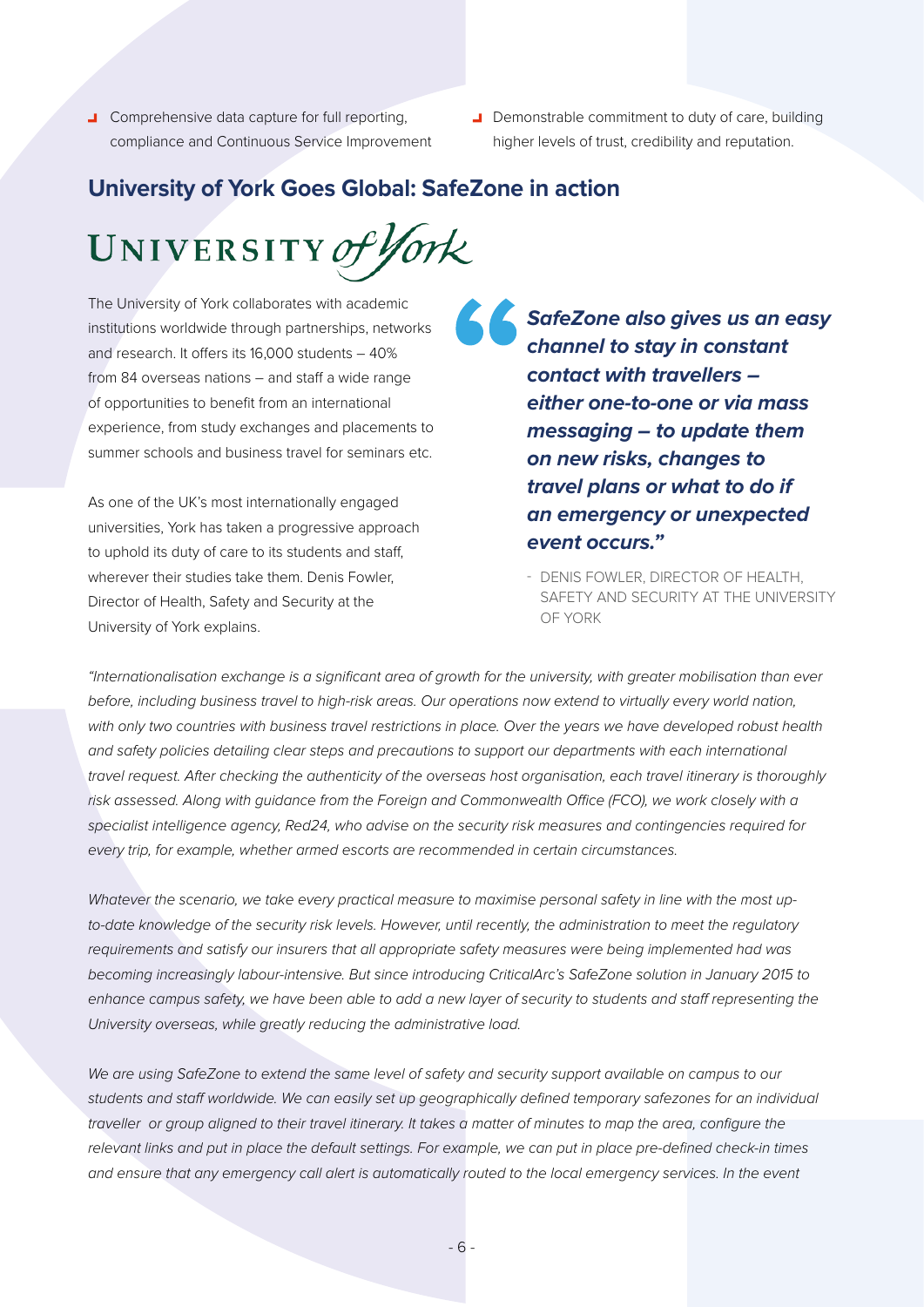*that a user activates an emergency alert, the SafeZone command system detects that they aren't on our York campus and automatically re-routes the alert to the local emergency services along with the user's location data and basic personal information.* 

*SafeZone also gives us an easy channel to stay in constant contact with travellers – either one-to-one or via mass messaging – to update them on new risks, changes to travel plans or what to do if an emergency or unexpected event occurs. Using our conventional methods and paperbased systems, it could take around three weeks to gain full travel clearance but assisted by SafeZone we can turn around travel requests and give fully risk-assessed clearance within 18 hours from start to completion – which is an enormous efficiency saving.* 

*By transforming our ability to safeguard students and staff when they are far from home, SafeZone is helping the university and our affiliates to maintain our duty of care to students and staff, enhance our international reputation and support our global ambitions whilst maintaining high quality traveller experience."*

### **SafeZone scenarios**

SafeZone is benefiting University of York students and staff on visits to virtually every corner of the world.



Image: University of York/John Houlihan Image: University of York/John Houlihan

- When the York team got a call at 8pm with a request for an academic expert to travel to Afghanistan at ш 9.30am the next morning it was all systems go. Using SafeZone, the traveller's routes around Kabul were plotted, geofenced and combined with the necessary checks and protocols via the SafeZone app to satisfy our insurance requirements, the appropriate safety measures were in place for the trip. Official clearance to travel was given ten minutes before the airport check-in desk closed. By the time the individual had boarded the plan, the traveller's detailed itinerary had been confirmed and delivered via the SafeZone app to his smartphone before it had to be switched to flight mode.
- During the June 2015 shootings on Sousse resort, Tunisia, the health and safety team at York kept in touch with  $\blacksquare$ an exchange student staying nearby via the SafeZone app, providing timely reassurance, advice and updates to his travel schedule, for example, telling him not to go straight to the airport until the risk of a secondary attack had subsided.
- After breaking her phone while on an assignment in Iraq, a female traveller called on a Saturday night worried that she'd be without the SafeZone protection she was used to back home. However, the York-based team gave her full reassurance and re-installed the app on her new phone to reinstate the same level of protection as before, giving her added confidence for the rest of her trip.